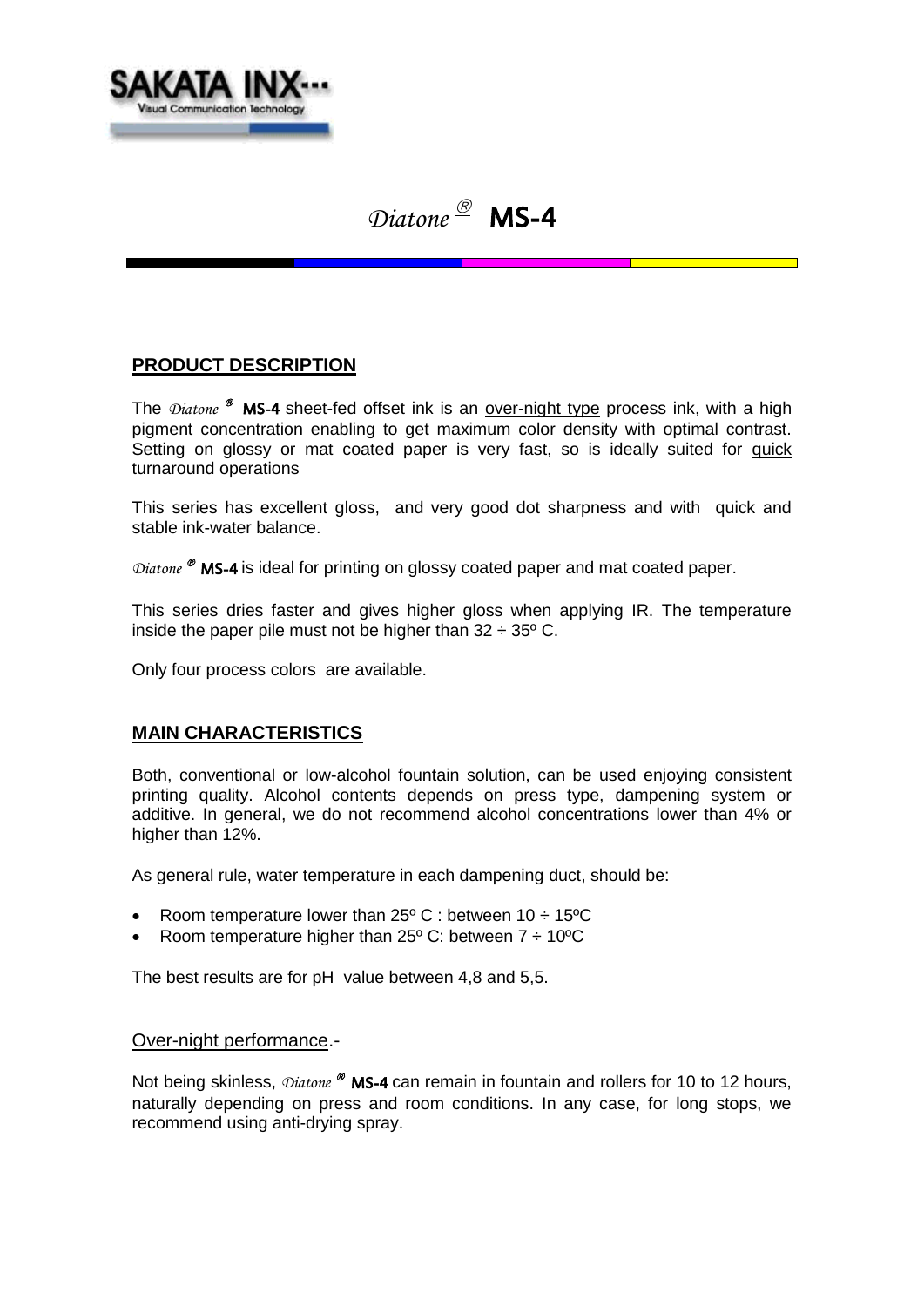

#### **CONSISTENCY PROPERTIES**

| <b>YELLOW</b> |  | <b>MAGENTA</b> |                                         | <b>CYAN</b> |  | <b>BLACK</b> |  |
|---------------|--|----------------|-----------------------------------------|-------------|--|--------------|--|
|               |  |                | TACK FLOW TACK FLOW TACK FLOW TACK FLOW |             |  |              |  |
|               |  |                | 210 7.0 210 8.0 210 8.5 240 6.0         |             |  |              |  |

Tack: This is measured using Tack-o-scope at 100m/min Flow: This is the slope measured using spread-o-meter.

(Note: The value mentioned in the above table could be modified, in which case they will be upgraded in the next revision of the page web).

# **FASTNESS CHARACTERISTICS**

|                                 | <b>YELLOW</b> | <b>MAGENTA</b> | <b>CYAN</b> | <b>BLACK</b> |
|---------------------------------|---------------|----------------|-------------|--------------|
| <b>LIGHT FASTNESS</b>           | $2 - 3$       |                |             |              |
| <b>ACIDS RESISTANCE</b>         |               |                |             |              |
| <b>ÁLCALI RESISTANCE</b>        |               |                |             |              |
| <b>WAX BLEEDING</b>             |               |                |             |              |
| <b>VINYL COATING RESISTANCE</b> |               |                |             |              |

Light fastness values follow the blue wool scale ( $1 \div 8$ )

- Other values go from 1 ( poor ) to 5 ( excellent ).
- Fastness values are based on pigments fastness properties

## **STORAGE CONDITIONS**

- This product should be stored isolated from heat and electrical sources. If possible, avoid direct contact with sunlight. Avoid extreme humidity conditions.
- In general, we recommend to use this product, preferently before 12 months from the date of manufacture, particularly in the case of black inks. After this time, please contact with our Technical Department before using it

Through the batch number of the ink is possible to obtain the date of manufacture. The lot number consists of several digits: the first one indicates the year (0: 2010, 1: 2011, 2: 2012) and the next two digits the